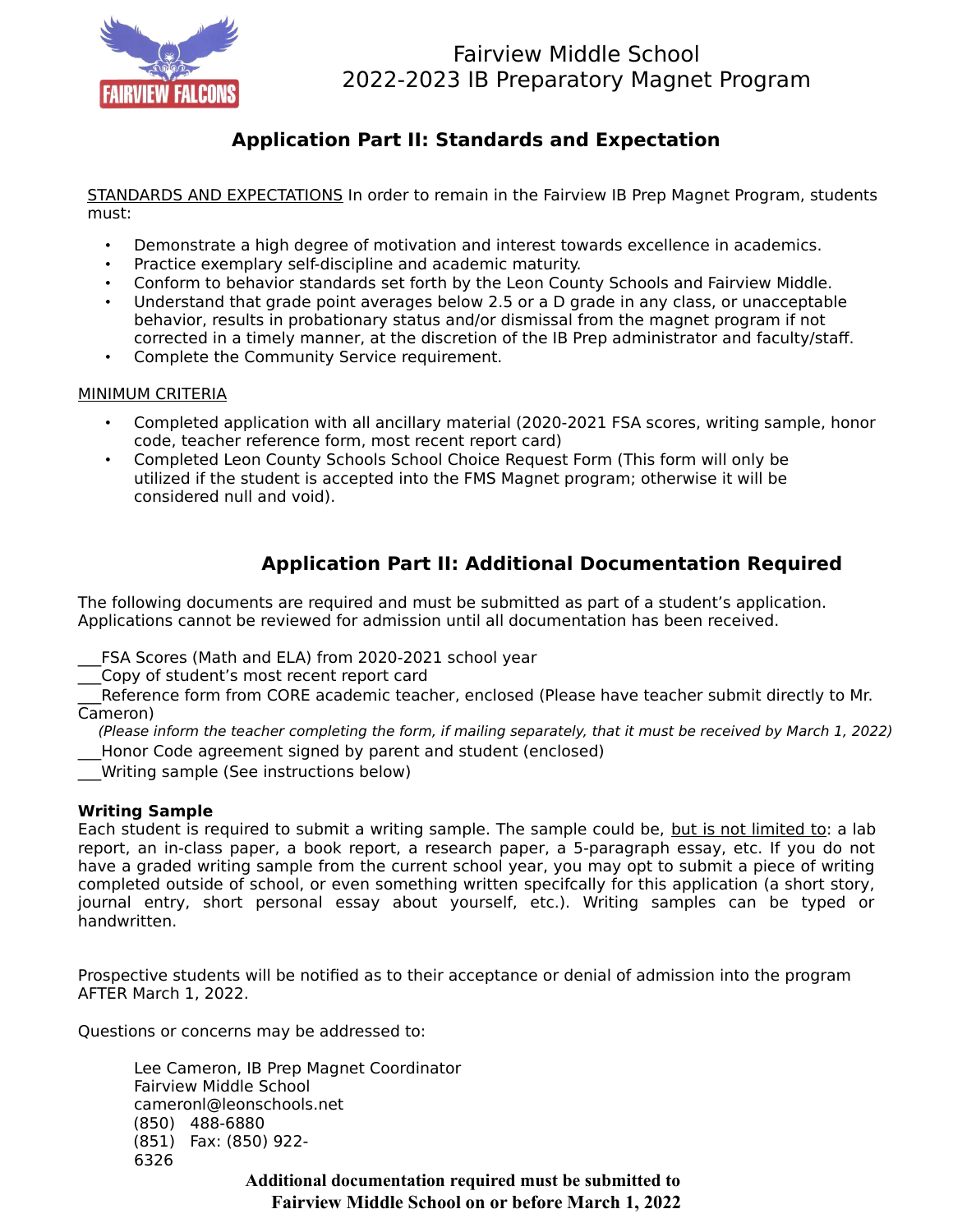

# Fairview Middle School 2022-23 IB Preparatory Magnet Program

### **Teacher Reference Form**

To be completed by core academic teacher

| <b>Student Name</b> | Teacher Name                          |
|---------------------|---------------------------------------|
| School/Subject      | Length of Time You Have Known Student |

This student is applying for the IB Prep Magnet Program at Fairview Middle School. This is a program for exceptionally motivated and academically talented students. This evaluation will remain confidential as part of the student's application packet and must be received by Fairview Middle School on or before March 1, 2022. Forms can be turned in by email OR mailed to:

Fairview Middle School Attn: Lee Cameron, IB Prep Coordinator 3415 Zillah Street Tallahassee, FL 32305 FAX: 850.922.6326

Please rank the student in the areas listed below on a scale of 1-5. Please circle your ranking.

| Low                                                                                                             | <b>Below Average</b> |                |                |                | High<br>The Top<br>Few |  |
|-----------------------------------------------------------------------------------------------------------------|----------------------|----------------|----------------|----------------|------------------------|--|
| <b>Academics</b><br>The student is highly motivated to achieve.                                                 | $\mathbf 1$          | $\overline{2}$ | 3              | 4              | 5                      |  |
| The student possesses the ability to think critically.<br>The student demonstrates academic self-discipline and | $\mathbf{1}$         | 2              | 3              | 4              | 5                      |  |
| motivation.                                                                                                     | $\mathbf{1}$         | $2^{\sim}$     | 3              | 4              | 5                      |  |
| The student is conscientious and diligent in terms of academic<br>assignments.                                  | $\mathbf 1$          | $\overline{2}$ | 3              | 4              | 5                      |  |
| Citizenship                                                                                                     |                      |                |                |                |                        |  |
| The student shows above average emotional maturity.                                                             | $\mathbf{1}$         | $\overline{2}$ | 3              | 4              | 5                      |  |
| The student shows respect for staff members.                                                                    | $\mathbf{1}$         | $2^{\circ}$    | 3              | 4              | 5                      |  |
| The student shows respect for peers.                                                                            |                      | $\overline{2}$ | $\overline{3}$ | $\overline{4}$ | 5                      |  |
| The student shows a great deal of self-confidence.                                                              | $\mathbf{1}$         | $\overline{2}$ | 3              | $\overline{4}$ | 5                      |  |
| The student responds well to setbacks and adversity.                                                            | $\mathbf{1}$         | 2              | 3              | 4              | 5                      |  |
| The student demonstrates warmth of personality.                                                                 |                      | 2              | 3              | 4              | 5                      |  |
| Comments                                                                                                        |                      |                |                |                |                        |  |

 $\mathcal{L}(\mathcal{L})$  $\mathcal{L}_\text{max} = \mathcal{L}_\text{max} = \mathcal{L}_\text{max} = \mathcal{L}_\text{max} = \mathcal{L}_\text{max} = \mathcal{L}_\text{max} = \mathcal{L}_\text{max} = \mathcal{L}_\text{max} = \mathcal{L}_\text{max} = \mathcal{L}_\text{max} = \mathcal{L}_\text{max} = \mathcal{L}_\text{max} = \mathcal{L}_\text{max} = \mathcal{L}_\text{max} = \mathcal{L}_\text{max} = \mathcal{L}_\text{max} = \mathcal{L}_\text{max} = \mathcal{L}_\text{max} = \mathcal{$ 

\_\_\_\_\_\_\_\_\_\_\_\_\_\_\_\_\_\_\_\_\_\_\_\_\_\_\_\_\_\_\_ \_\_\_\_\_\_\_\_\_\_\_\_\_\_\_\_\_\_\_\_\_\_\_\_\_\_\_\_\_\_\_ \_\_\_\_\_\_\_\_\_\_\_\_

Teacher Signature **Contact E-mail or Phone Number** Date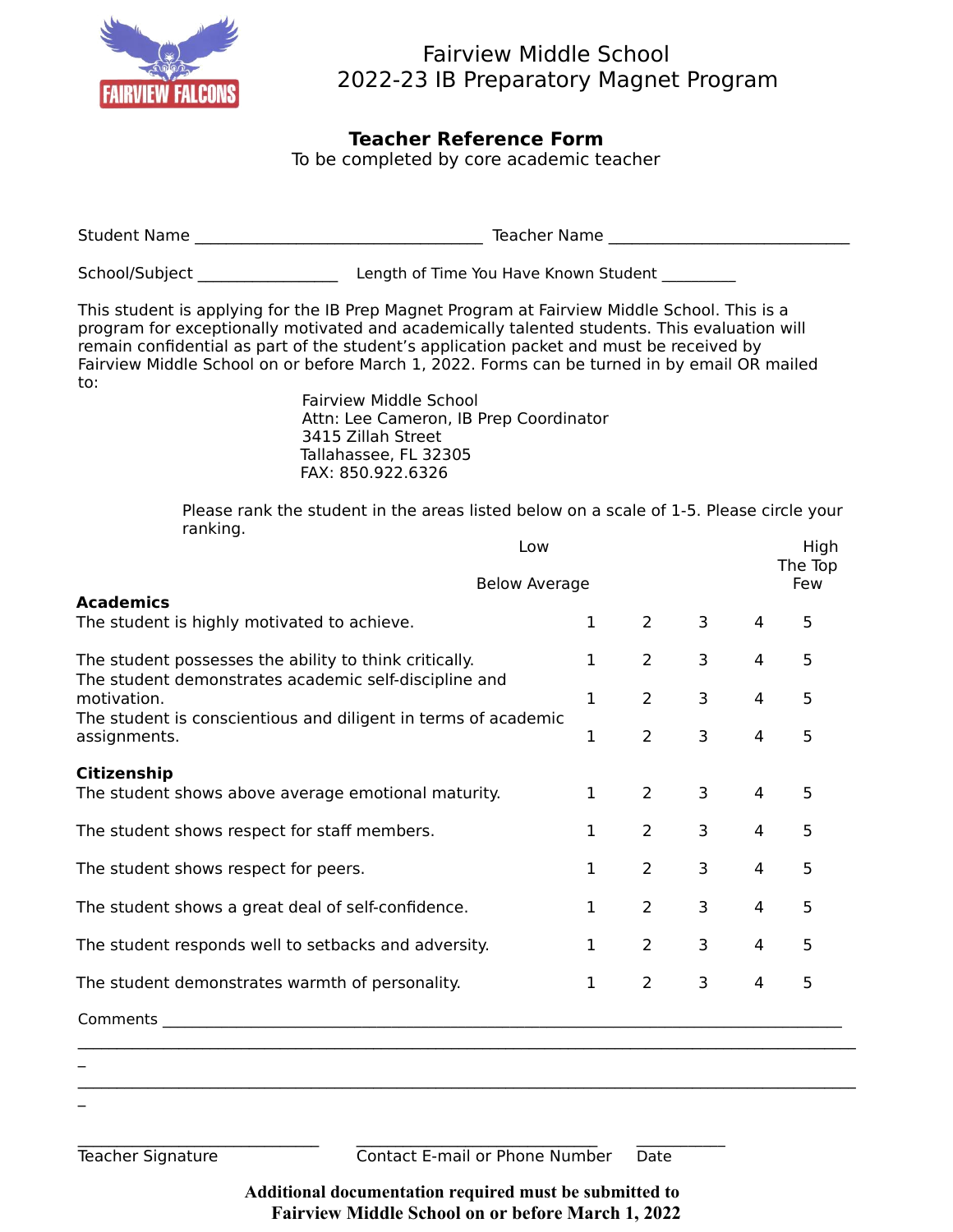

## Fairview Middle School 2022-23 IB Preparatory Magnet Program

Student name:

### **IB Prep Magnet Program Honor Code**

By signing this document, I acknowledge that the purpose of the Fairview Middle School IB Prep Magnet Program is the preparation of students for opportunities of higher learning and that any type of academic misconduct, including cheating or disrespect towards teachers and other students, may prevent them from accomplishing this goal.

Cheating inflates grades and forces teachers to act as disciplinarians. This places unnecessary stress upon the relationship between a teacher and student. This action is unfair to students who have put the necessary time and effort into their academic responsibilities. I agree that students' who are unwilling or unable to complete the curriculum with the highest degree of integrity do not belong in the Fairview Middle School IB Prep Magnet Program. An atmosphere of trust, freedom and integrity must be maintained. In order to do this, students must live by a code of honor.

The Honor Code is not only a document signed to prevent cheating, but also a statement as to the way students will live their lives. By signing this code, I am giving my word that I will refrain from academic malpractice and report any violations of this code to a teacher or administrator.

Academic misconduct is identified as, but not limited to any activity resembling the following:

- The use of someone else's work for academic purposes; copying, plagiarizing, soliciting answers.
- Informing someone who has not taken an examination of the test questions.
- Referring to unauthorized notes during an examination.
- Showing disrespect towards students and teachers by disrupting class and preventing others from having the opportunity to learn.
- Copying any works, including parts of works, from internet or other sources, and turning them in as one's own work.

I, \_\_\_\_\_\_\_\_\_\_\_\_\_\_\_\_\_\_\_\_\_, understand that academic misconduct of any kind damages my integrity as well as the Fairview Middle School IB Prep Magnet Program. Violation of the Honor Code will necessitate interaction of the teachers/administration and may result in removal from the Magnet.

| <b>Student Signature</b> | Date |  |
|--------------------------|------|--|
|--------------------------|------|--|

Parent/Guardian Signature\_\_\_\_\_\_\_\_\_\_\_\_\_\_\_\_\_\_\_\_\_\_\_\_\_\_\_\_\_\_\_\_\_\_ Date \_\_\_\_\_\_\_\_\_\_\_